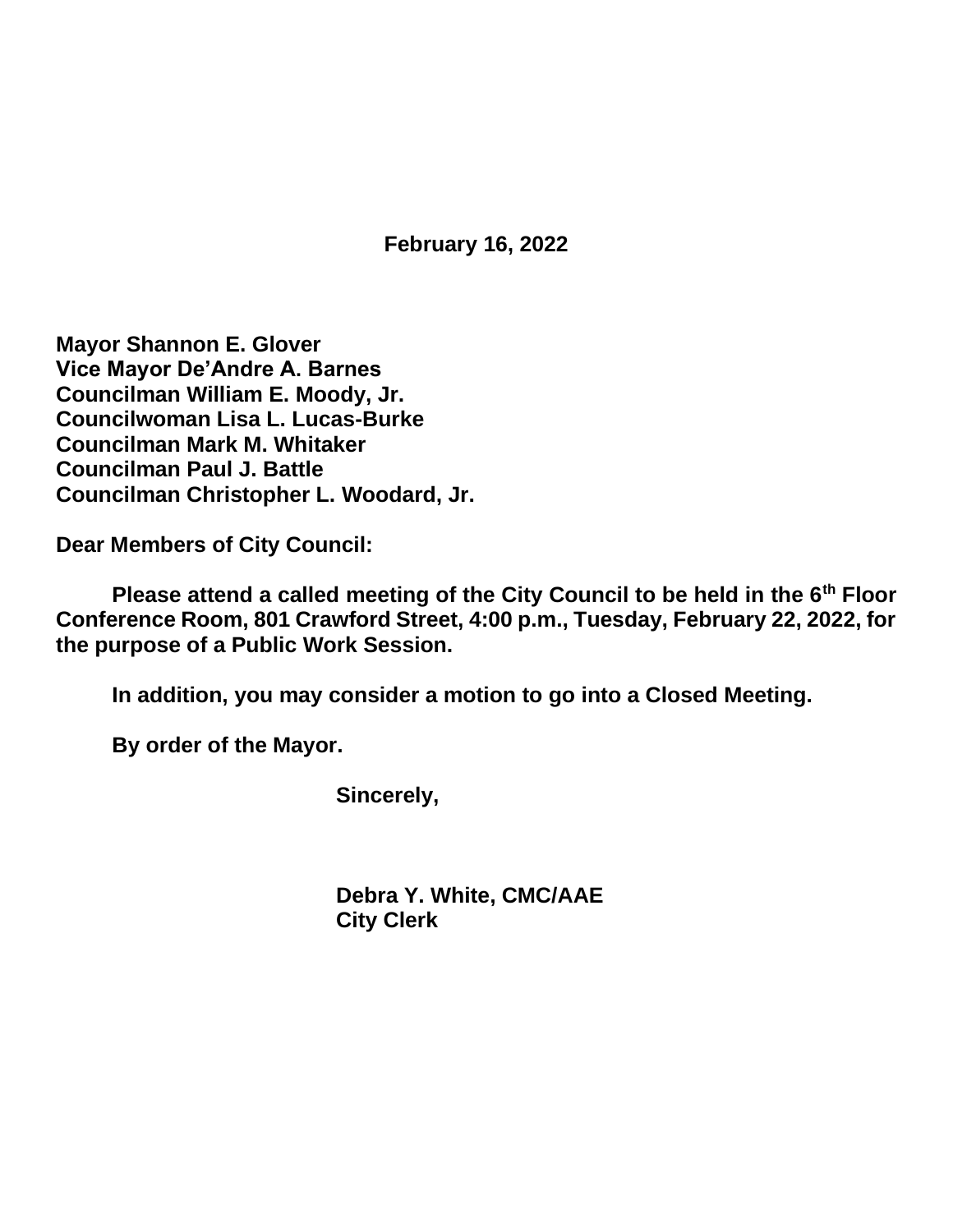#### **Portsmouth City Council Public Work Session Tuesday, February 22, 2022 4:00 p.m.**

- **1. [City Council/School Board Joint Meeting](https://www.portsmouthva.gov/DocumentCenter/View/11989/SEON_2022-23_Joint-City-Council-Presentation_22222-FINAL)**
- **2. [Historic Preservation Commission Appeal -](https://www.portsmouthva.gov/DocumentCenter/View/11961/22-33-HPC-Appeal-315-Broad-Street) 315 Broad Street**
- **3. [Reassessment Presentation](https://www.portsmouthva.gov/DocumentCenter/View/11990/2022-2023-Pre-Assessment-Review-Report)**
- **4. City Manager's Report Overview/Report Backs**
- **5. City Council Liaison Report**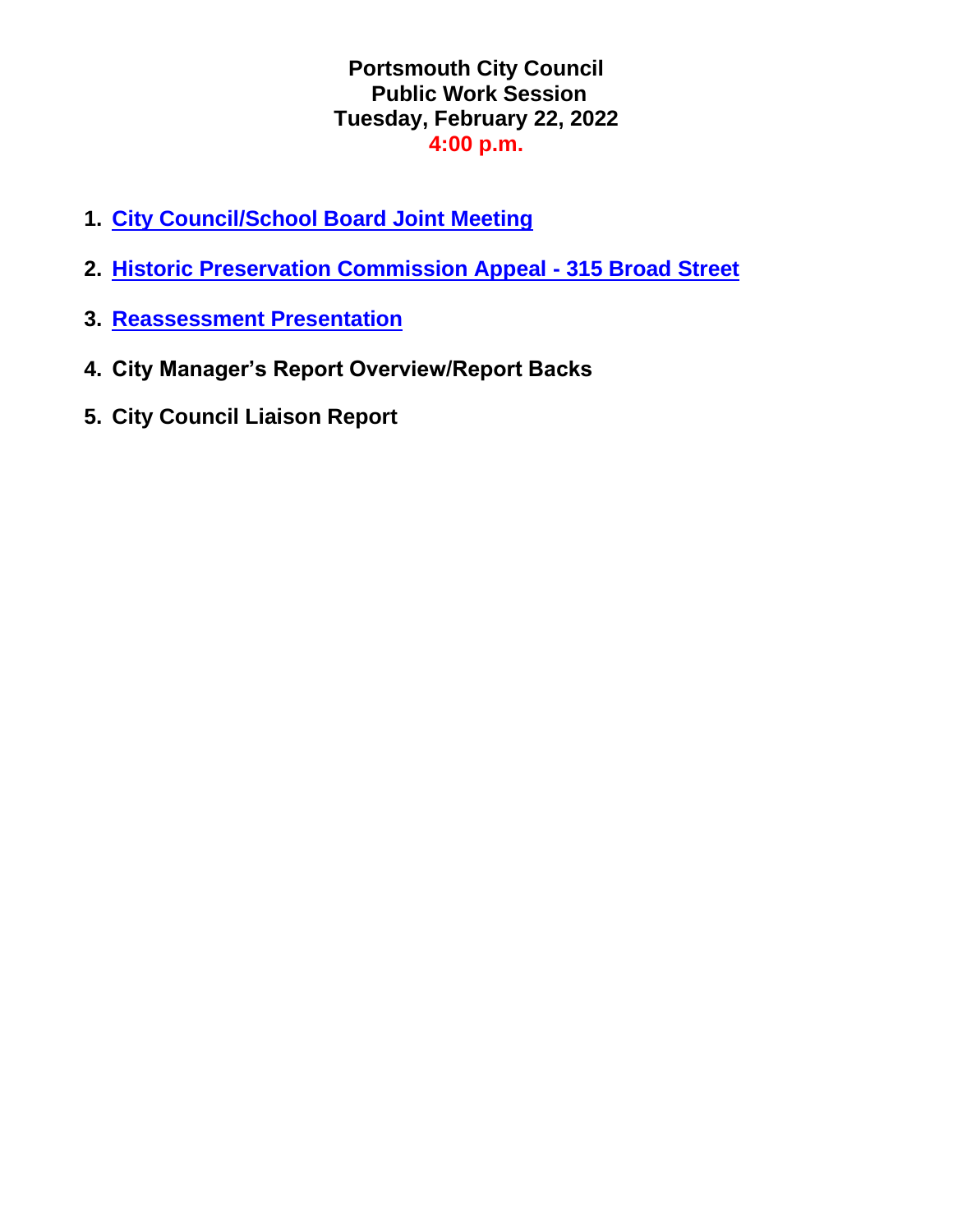

# CITY COUNCIL AGENDA

**Tuesday, February 22, 2022 - 7:00 p.m. City Council Chamber 801 Crawford Street, 6th Floor, Portsmouth, Virginia**

**CALL TO ORDER**

**INVOCATION - Pastor Brian Burgess, Forward Church**

**PLEDGE OF ALLEGIANCE** 

**ROLL CALL**

**[MINUTES](https://www.portsmouthva.gov/DocumentCenter/View/11960/City-Council-Minutes)** (Electronic Roll Call)

## **\*CITY COUNCIL RULES REQUIRE A LIMIT OF UP TO FIVE (5) MINUTES TO SPEAK\***

### **CITY MANAGER'S REPORT**

- **22-49** Adoption of an ordinance accepting match funding in the amount of \$1,250 from the Wilson Ward - Gosport Civic League and appropriating said amount in the Miscellaneous Revenues category of the FY 2022 General Fund Budget for the purpose of improving the park at 2715 Bagley Street under the Neighborhood Incentive Matching Grant program. (Electronic Roll Call) **[Executive brief and documentation](https://www.portsmouthva.gov/DocumentCenter/View/11962/22-49-CMR-and-documentation) [Ordinance](https://www.portsmouthva.gov/DocumentCenter/View/11963/22-49-Ordinance)**
- **22-50** Adoption of an ordinance accepting funding in the amount of \$5,000 from the Virginia Department of Behavioral Health and Developmental Services and appropriating said amount in the FY 2022 Behavioral Healthcare Service Fund for problem gambling prevention services. (Electronic Roll Call) **[Executive brief and documentation](https://www.portsmouthva.gov/DocumentCenter/View/11964/22-50-CMR-and-documentation) [Ordinance](https://www.portsmouthva.gov/DocumentCenter/View/11965/22-50-Ordinance)**
- **22-51** Adoption of an ordinance accepting funding in the amount of \$12,500 from the Virginia Department of Behavioral Health and Developmental Services and appropriating said amount in the FY2022 Behavioral Healthcare Service Fund for the Creating Trauma-Sensitive Schools Conference. (Electronic Roll Call) **[Executive brief and documentation](https://www.portsmouthva.gov/DocumentCenter/View/11966/22-51-CMR-and-documentation) [Ordinance](https://www.portsmouthva.gov/DocumentCenter/View/11967/22-51-Ordinance)**
- **22-52** Adoption of an ordinance accepting State Opioid Response Grant funding in the amount of \$40,000 from the Virginia Department of Behavioral Health and Developmental Services and appropriating said amount in the FY2022 Behavioral Healthcare Service Fund for Substance Use Services. (Electronic Roll Call) **[Executive brief and documentation](https://www.portsmouthva.gov/DocumentCenter/View/11968/22-52-CMR-and-documentation) [Ordinance](https://www.portsmouthva.gov/DocumentCenter/View/11969/22-52-Ordinance)**